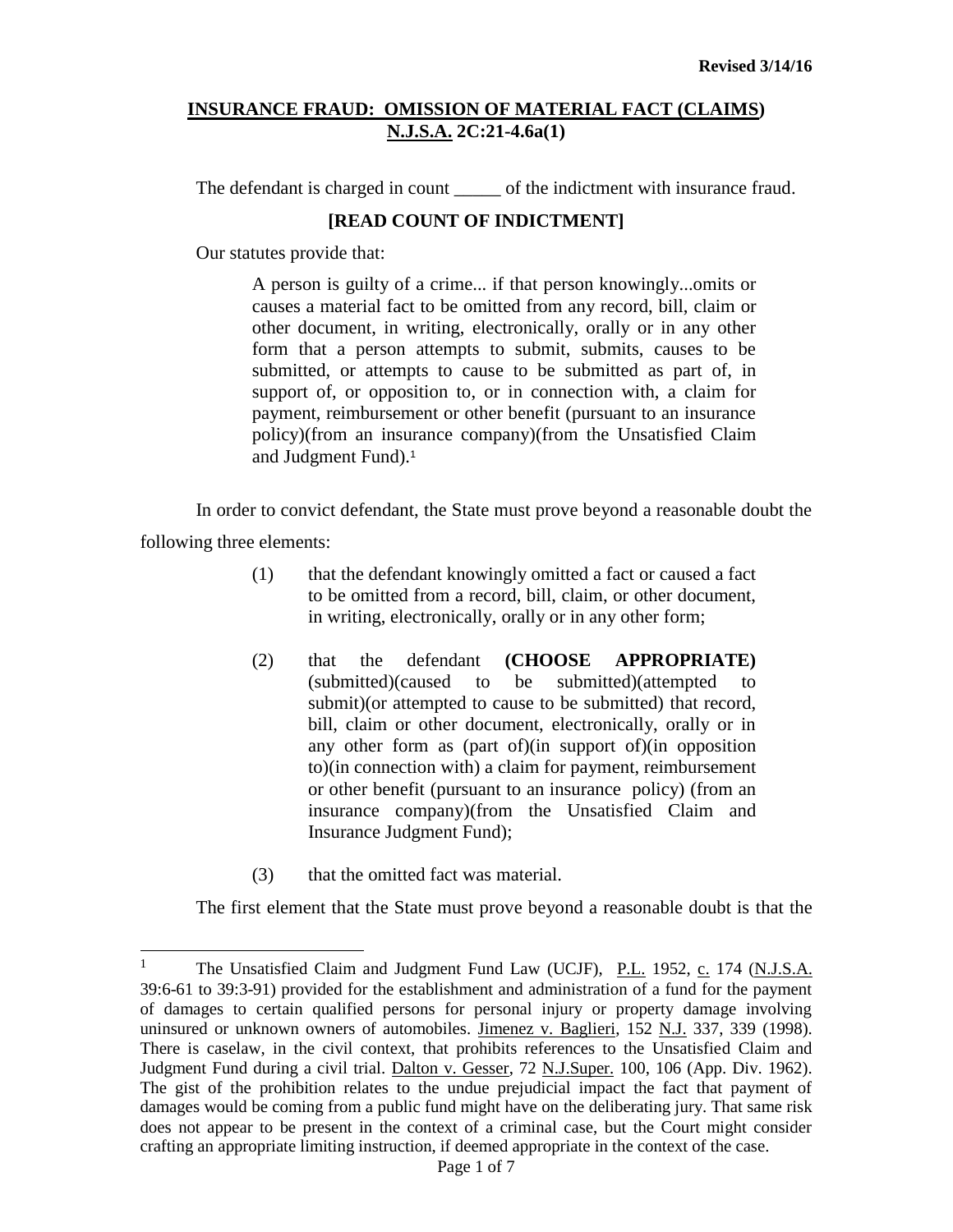defendant knowingly omitted a statement of fact or caused to be omitted a statement of fact from a record, bill, claim or other document. The statement may have been made in writing, electronically, orally or in any other form.

A person acts knowingly with respect to the nature of his/her conduct or the attendant circumstances if he/she is aware that his/her conduct is of that nature, or that such circumstances exist, or he/she is aware of a high probability of their existence. A person acts knowingly with respect to a result of his/her conduct if he/she is aware that it is practically certain that his/her conduct will cause such a result. "Knowing," "with knowledge," or equivalent terms have the same meaning. Knowingly is a state of mind and cannot be seen and can only be determined by inference from conduct, words or acts. Therefore, it is not necessary that witnesses be produced by the State to testify that a defendant said that he/she knowingly did something. His/Her knowledge may be gathered from his/her acts and his/her conduct and from all he/she said and did at the particular time and place and from all the surrounding circumstances reflected in the testimony [and evidence adduced at trial].

The second element the State must prove beyond a reasonable doubt is that the defendant (submitted) (caused to be submitted) (attempted<sup>2</sup> to submit)(attempted to cause to be submitted) the statement (as part of) (in connection with)(in support of)(in opposition to) a claim for payment, reimbursement or other benefit (pursuant to an insurance policy)(from an insurance company)(from the Unsatisfied Claim and Judgment Fund Law).

"Insurance policy" means the instrument, in writing, electronically or in any other form, in which are set forth the terms of any certificate of insurance, binder of coverage, contract of insurance or contract of re-insurance, issued by an insurance company, including, but not limited to, a State-assigned risk plan, plan of indemnity protection provided by or on behalf of a joint insurance fund or benefit plan, motor club service plan, or guaranty bond, surety bond, cash bond or any other alternative to insurance authorized or permitted by the State of New Jersey.<sup>3</sup>

Insurance company means any person, company, corporation, unincorporated association, partnership, professional corporation, agency of government and any other

l

<sup>2</sup> If attempt is charged, the jury should be instructed from the Model Jury Charge, Attempt N.J.S.A. 2C:5-1, as attempt requires a purposeful mental state.

N.J.S.A. 2C:21-4.5.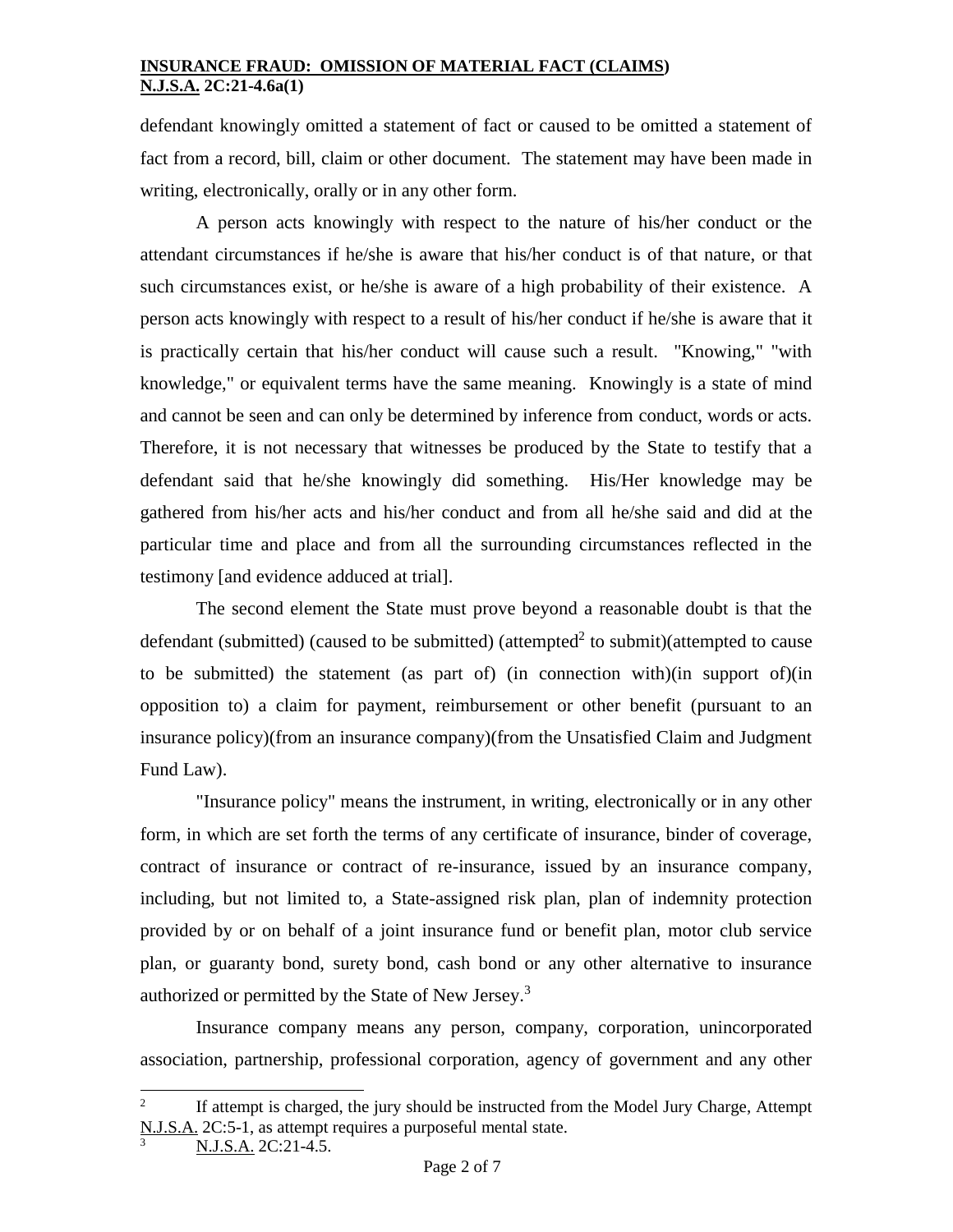entity authorized or permitted to do business in New Jersey, subject to regulation by the State, or incorporated or organized under the laws of any other state of the United States or of any foreign nation or of any province or territory thereof, to indemnify another against loss, damage, risk or liability arising from a contingent or unknown event. Insurance company includes, but is not limited to, an insurance company as that term is defined in section 3 of P.L. 1983, c. 320 (C. 17:33A-3), self-insurer, re-insurer, reciprocal exchange, inter-insurer, hospital, medical or health service corporation, health maintenance organization, surety, assigned risk plan, joint insurance fund, and any other entity legally engaged in the business of insurance as authorized or permitted by the State of New Jersey, including but not limited to any such entity incorporated or organized under the laws of any other state of the United States or of any foreign nation or of any province or territory thereof.<sup>4</sup>

# **[CHARGE APPROPRIATE SECTION IF APPLICABLE:**

Insurance company includes, but is not limited to, an insurance company which can be in the form of any corporation, association, partnership, reciprocal exchange, interinsurer, Lloyd's insurer, fraternal benefit society or other person engaged in the business of insurance pursuant to Subtitle 3 of Title 17 of the Revised Statutes (C.17:17-1 et seq.), or Subtitle 3 of Title 17B of the New Jersey Statutes (C.17B:17-1 et seq.); or any medical service corporation operating pursuant to  $P.L.$  1940,  $C. 74$  [\(C.17:48A-1 et seq.\)](http://web2.westlaw.com/find/default.wl?rp=%2ffind%2fdefault.wl&vc=0&DB=1000045&DocName=NJST17%3A48A%2D1&FindType=L&AP=&fn=_top&rs=WLW8.02&mt=Westlaw&vr=2.0&sv=Split); or any hospital service corporation operating pursuant to P.L. 1938, c. 366 [\(C.17:48-1 et](http://web2.westlaw.com/find/default.wl?rp=%2ffind%2fdefault.wl&vc=0&DB=1000045&DocName=NJST17%3A48%2D1&FindType=L&AP=&fn=_top&rs=WLW8.02&mt=Westlaw&vr=2.0&sv=Split)  [seq.\)](http://web2.westlaw.com/find/default.wl?rp=%2ffind%2fdefault.wl&vc=0&DB=1000045&DocName=NJST17%3A48%2D1&FindType=L&AP=&fn=_top&rs=WLW8.02&mt=Westlaw&vr=2.0&sv=Split); or any health service corporation operating pursuant to P.L. 1985, c. 236 [\(C.17:48E-1 et seq.\)](http://web2.westlaw.com/find/default.wl?rp=%2ffind%2fdefault.wl&vc=0&DB=1000045&DocName=NJST17%3A48E%2D1&FindType=L&AP=&fn=_top&rs=WLW8.02&mt=Westlaw&vr=2.0&sv=Split); or any dental service corporation operating pursuant to P.L. 1968, c. 305 [\(C.17:48C-1 et seq.\)](http://web2.westlaw.com/find/default.wl?rp=%2ffind%2fdefault.wl&vc=0&DB=1000045&DocName=NJST17%3A48C%2D1&FindType=L&AP=&fn=_top&rs=WLW8.02&mt=Westlaw&vr=2.0&sv=Split); or any dental plan organization operating pursuant to P.L. 1979, c. 478 [\(C.17:48D-1 et seq.\)](http://web2.westlaw.com/find/default.wl?rp=%2ffind%2fdefault.wl&vc=0&DB=1000045&DocName=NJST17%3A48D%2D1&FindType=L&AP=&fn=_top&rs=WLW8.02&mt=Westlaw&vr=2.0&sv=Split); or any insurance plan operating pursuant to P.L. 1970, c. 215 [\(C.17:29D-1\)](http://web2.westlaw.com/find/default.wl?rp=%2ffind%2fdefault.wl&vc=0&DB=1000045&DocName=NJST17%3A29D%2D1&FindType=L&AP=&fn=_top&rs=WLW8.02&mt=Westlaw&vr=2.0&sv=Split); or the New Jersey Insurance Underwriting Association operating pursuant to P.L. 1968, c. 129 [\(C.17:37A-1 et seq.\)](http://web2.westlaw.com/find/default.wl?rp=%2ffind%2fdefault.wl&vc=0&DB=1000045&DocName=NJST17%3A37A%2D1&FindType=L&AP=&fn=_top&rs=WLW8.02&mt=Westlaw&vr=2.0&sv=Split); or the New Jersey Automobile Full Insurance Underwriting Association operating pursuant to P.L. 1983, c. 65 (C.17:30E-1) [et seq.\)](http://web2.westlaw.com/find/default.wl?rp=%2ffind%2fdefault.wl&vc=0&DB=1000045&DocName=NJST17%3A30E%2D1&FindType=L&AP=&fn=_top&rs=WLW8.02&mt=Westlaw&vr=2.0&sv=Split) and the Market Transition Facility operating pursuant to section 88 of P.L. 1990,  $c. 8$  (C. [17:33B-11\)](http://web2.westlaw.com/find/default.wl?rp=%2ffind%2fdefault.wl&vc=0&DB=1000045&DocName=NJST17%3A33B%2D11&FindType=L&AP=&fn=_top&rs=WLW8.02&mt=Westlaw&vr=2.0&sv=Split); or any risk retention group or purchasing group operating pursuant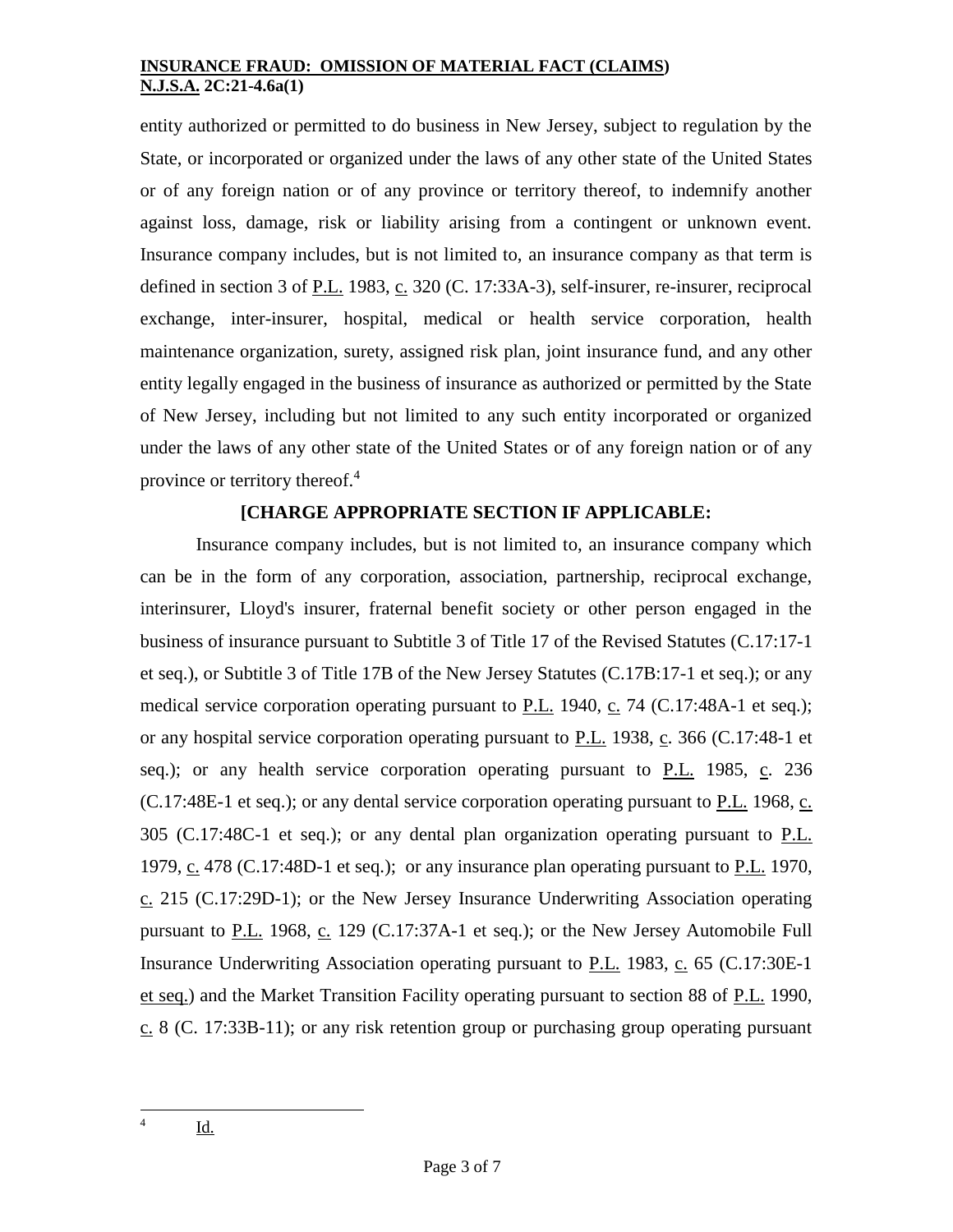to the "Liability Risk Retention Act of 1986," 15  $\underline{U.S.C.}$  [§ 3901 et seq.,](http://web2.westlaw.com/find/default.wl?rp=%2ffind%2fdefault.wl&vc=0&DB=1000546&DocName=15USCAS3901&FindType=L&AP=&fn=_top&rs=WLW8.02&mt=Westlaw&vr=2.0&sv=Split) <sup>5</sup> or a self-insurer, re-insurer, reciprocal exchange, inter-insurer, hospital, medical or health service corporation, health maintenance organization, surety, assigned risk plan, joint insurance fund, and any other entity legally engaged in the business of insurance as authorized or permitted by the State of New Jersey, including but not limited to any such entity incorporated or organized under the laws of any other state of the United States or of any foreign nation or of any province or territory thereof.<sup>6</sup>]

# **[RESUME MAIN CHARGE]**

The third element the State must prove beyond a reasonable doubt is that the statement of fact omitted was material.

An omitted fact is material if it could have reasonably affected the decision by an insurance company to provide insurance coverage to a claimant or the decision to provide any benefit pursuant to an insurance policy or the decision to provide reimbursement or the decision to pay a claim.<sup>7</sup> **(THE COURT SHOULD TAILOR THIS PORTION OF THE CHARGE TO THE FACTS IF MATERIALITY IS DISPUTED)** <sup>8</sup>

### **[CHARGE IF APPLICABLE]**

# **(Statutory Inference regarding signature or initials)**<sup>9</sup>

If you find that \_\_\_\_\_\_\_\_ signed or initialed an application, bill, claim, affidavit, certification, record or other document, then you may infer that he/she read and reviewed the application, bill, claim, affidavit, certification, record or other document.

An inference is a deduction of fact that may be drawn logically and reasonably from another fact or group of facts established by the evidence. Whether or not an inference should be drawn is for you to decide using your own common sense, knowledge and everyday experience. Ask yourselves is it probable, logical and reasonable. However, you are never required or compelled to draw an inference. You alone decide whether the facts and circumstances shown by the evidence support an

<sup>5</sup>  $\frac{5}{10}$  P.L. 1983, c. 320 (sec. 3)(N.J.S.A. 17:33A-3).

<sup>6</sup> N.J.S.A. 2C:21-4.5.

 $\frac{7}{8}$  State v. Goodwin, 224 N.J. 102, 115 (2016).

See Model Jury Charges, Criminal, Perjury, N.J.S.A. 2C:28-1b. This paragraph should be tailored to the appropriate facts of the case if the issue regarding materiality is disputed or falls outside the examples cited. The New Jersey Supreme Court has consistently held that the subjective good faith of the applicant regarding an "innocent" mistake was not relevant to the materiality determination. Palisades Safety and Ins. Ass'n v. Bastien, 175 N.J. 144, 151 (1995).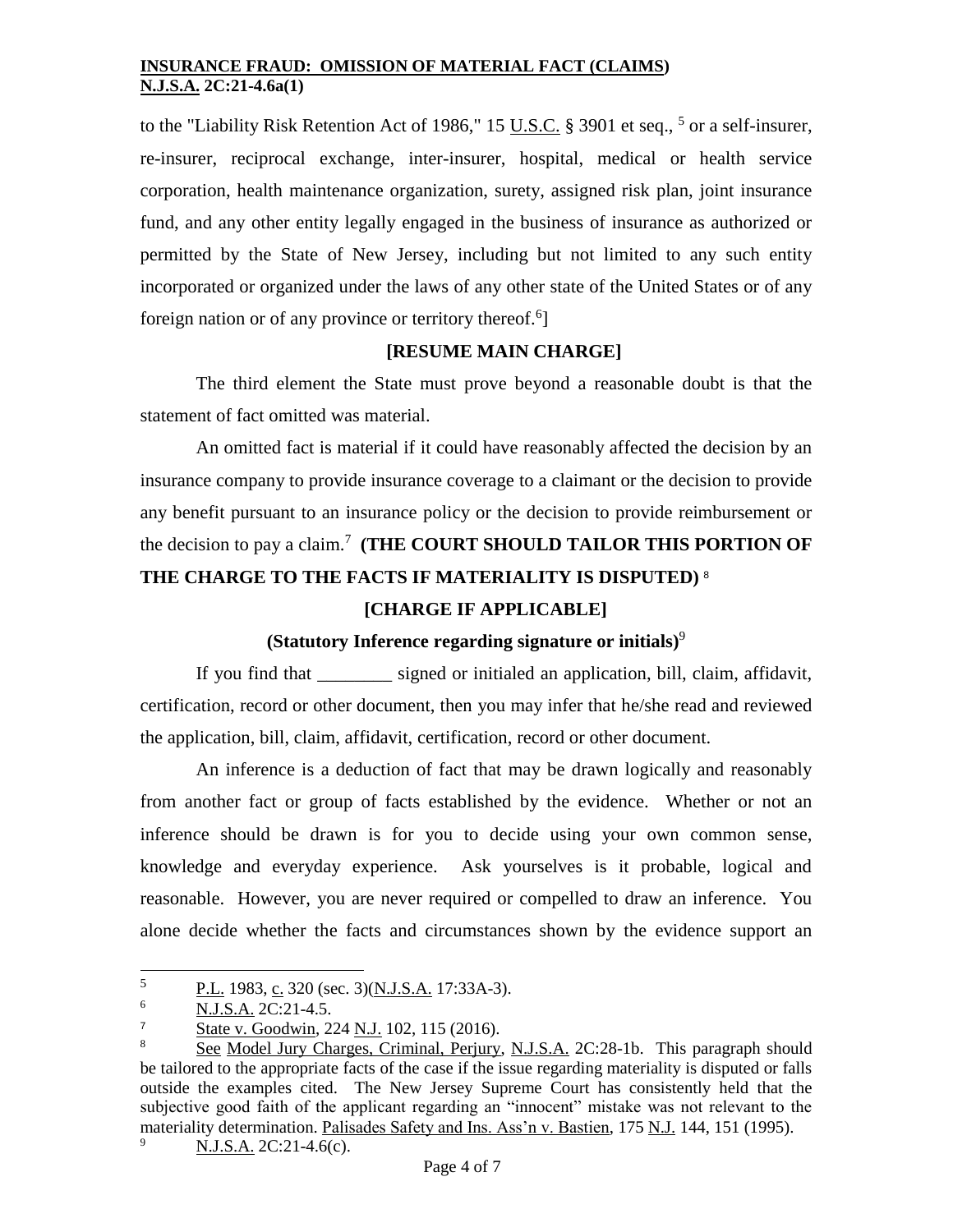inference and you are always free to draw or not to draw an inference. If you draw an inference, you should weigh it in connection with all the other evidence in the case keeping in mind that the burden of proof is upon the State to prove all the elements of the crime beyond a reasonable doubt.

### **[CHARGE IF APPLICABLE]**

#### **(Multiple fraudulent statements alleged in a single narrative or document)**

The State alleges that the defendant omitted multiple statements of facts that are alleged to be material. Multiple fraudulent statements may be considered by you to constitute multiple acts of insurance fraud only if the alleged fraudulent statement relates to a conceptually distinct claim. (Here, the State alleges the claims are distinct: Instruct the jury as to the nature of the State's claim. Charge the defendant's version, if requested.)

If the multiple statements made in a single narrative or document relate to a claim that is conceptually similar, it may then constitute only a single act of insurance fraud.<sup>10</sup> Thus, you must unanimously find that the State has met its burden to prove the four elements that I have defined for you as to a particular statement contained in any single narrative or document.<sup>11</sup> In other words, all twelve of you must agree that a particular statement contained in the narrative or document satisfies all four elements beyond a reasonable doubt in order to find the defendant guilty.

## **[RESUME MAIN CHARGE]**

If the State has failed to prove any of these elements beyond a reasonable doubt, then you must find defendant not guilty of the crime of insurance fraud. If you find that

 $10\,$ State v. Fleischman, 189 N.J. 539, 554 (2007). As an example where multiple false statements in a single narrative would constitute separate acts, Fleischman points to the situation where a false statement is made that an automobile was stolen, and that a false claim was made that a fur coat was in the automobile at the time of the theft. This would constitute separate acts of insurance fraud, even if contained in a single narrative. Id. at 546-547 n.3.

<sup>&</sup>lt;sup>11</sup> The Committee's view is that this specific unanimity charge is required as to a particular statement pursuant to State v. Frisby, 174 N.J. 583 (2002) and State v. Gentry, 183 N.J. 30 (2005) and the cases cited therein as a matter of state constitutional law. Although a specific unanimity charge is not required in every circumstance where the jury must find some preliminary factual circumstances which might be evidence of a single course of conduct, *see e.g*. State v. Parker, 124 N.J. 628, 633 (1994) and examples cited therein, the discrete inquiry the jury must undertake regarding the materiality of a statement seems to make this scenario more like those examples cited in Frisby and Gentry which require a specific unanimity instruction as opposed to Parker and examples cited therein. A special verdict form may be needed to be used if the circumstances warrant.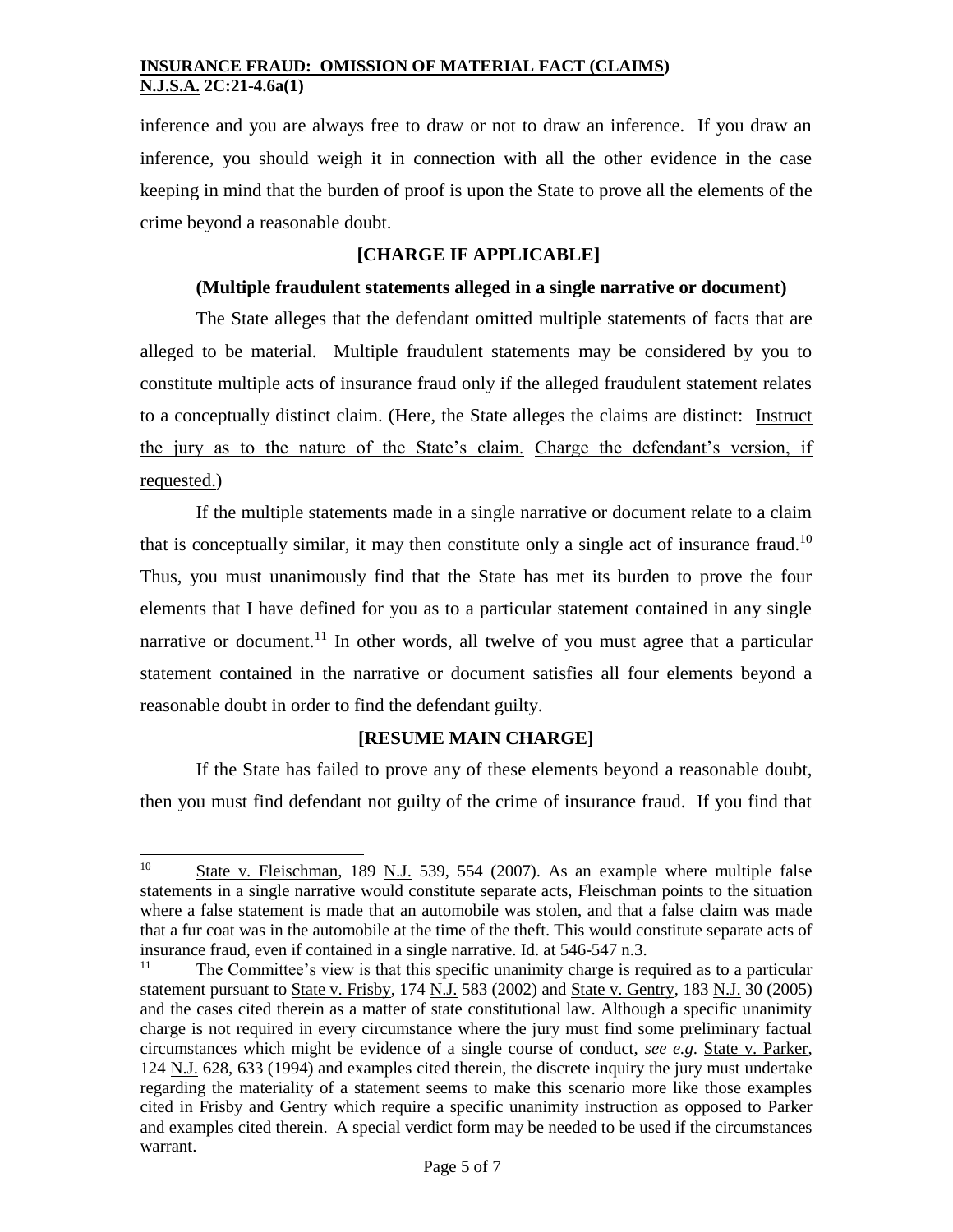the State has proven beyond a reasonable doubt each of the four elements, then you must find defendant guilty of the crime of insurance fraud. If you find the defendant guilty of the crime of insurance fraud, you must then go on to consider the following.

## [**CHARGE IF SECOND DEGREE INSURANCE FRAUD IS ALLEGED]**

If you find that the State has proven the defendant guilty of insurance fraud, you must then consider if the defendant knowingly committed five or more acts of insurance fraud that had an aggregate value of at least one thousand dollars.

A section of our statute provides that the more serious crime of insurance fraud is if the defendant knowingly committed five or more acts of insurance fraud that had an aggregate value of at least one thousand dollars. $^{12}$ 

I have already defined the mental state of knowingly for you.

An omitted material fact contained in a separate document or narrative relating to a single claim may each constitute a separate act of insurance fraud.<sup>13</sup> However, multiple statements in the same narrative or document relating to a conceptually similar claim may only constitute a single act of insurance fraud. Thus, to find five or more acts, you must find that the State has proven beyond a reasonable doubt, that the defendant knowingly made false, fictitious, fraudulent or misleading statements or omitted a material fact or caused to have omitted a material fact in five or more discrete documents or narratives. Statements relating to the same claim that are contained in separate narratives or documents may constitute more than a single act, if the State has proven beyond a reasonable doubt that defendant submitted (caused to be submitted) (attempted<sup>14</sup> to submit)(attempted to cause to be submitted) the particular statement (as part of) (in connection with)(in support of)(in opposition to) a claim for payment, reimbursement or other benefit (pursuant to an insurance policy)(from an insurance company)(from the Unsatisfied Claim and Judgment Fund), and that each statement or omitted fact was material.

# **[CHARGE IF APPROPRIATE]**

 $12<sup>12</sup>$ N.J.S.A. 2C:21-4.6(b). The statute states that claims of health care claims fraud can be aggregated under this section. If there are allegations of health care claims fraud, N.J.S.A. 2C:21.4.2, the Model Jury Charge on Health Care Claims Fraud should be used as appropriate for those alleged acts.

 $\frac{13}{14}$  State v. Fleischman, 189 N.J. at 554.

If attempt is charged, the jury should be instructed from the Model Jury Charge, Attempt N.J.S.A. 2C:5-1, as attempt requires a purposeful mental state.